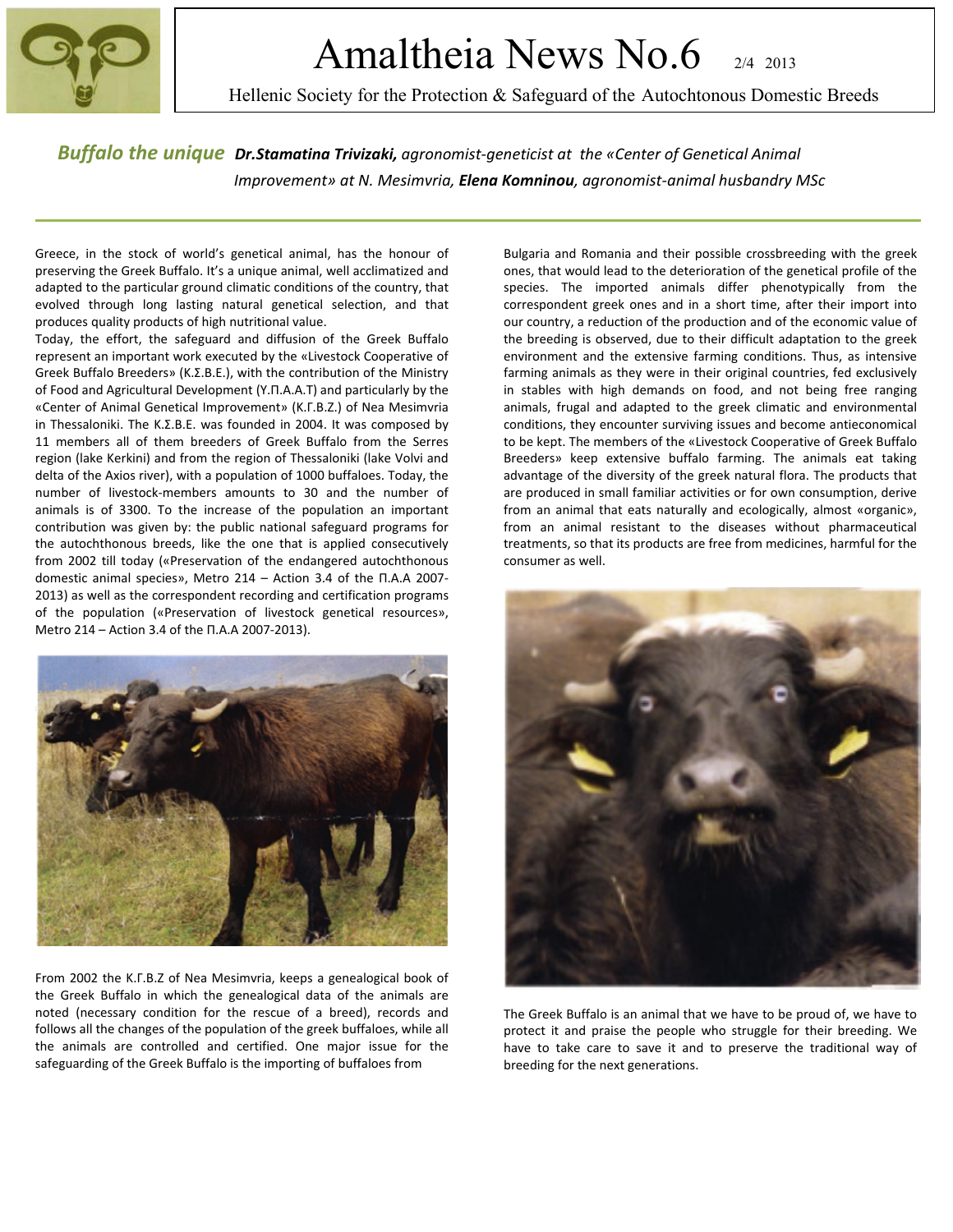

#### *BACK to nature*

*Mr. Anestis Trigas, resident in Agrelia' of Trikala, after working as professor at the gymnasium for 16 years, since 2002-2003 he started to breed black greek pigs in his farm; 4 years ago he abandoned his profession and dedicated his life to animal husbandry. Lately he started to breed Sykia' cattle. We asked him how he took this decision.* 

**And he answered:** Always I was involved in amatorial farming. But my dream was to make a piece of land, a farm, completely autonomous in every respect; from food, from energy, from everything. I chose the local pig breed, due mainly to economic reasons and resistance. The «improved» imported breeds develop scary problems; in fact it is like you were dealing with drug addicts: they have to eat feed of extremely high quality. Additionally they are dependent from vaccinations, antibiotics, medicines, without which not even far you could reach the output you want. The local breeds don`t have problems.

The pigs for example, if you exclude a vulnerability they have for the heat, are animals that can exploit everything, even the most incredible pasture, where only goats normally go. The pigs are extremely resistant and do not show any problem with the exception of the classical one that all the pigs have, namely some diseases of the lungs. But if you take care of their place as it should be, then they are not even affected by this. If I would organize a conventional farm, I would need 60 Euro for each ton of food; now I don´t need anything, because they eat grass.

Regarding the Sykia' cows: always I wanted to breed cattle because the region is ideal for this. There are forests and open spaces, it is a mixed pasture, ideal for a resistant animal. I would have to chase the foreign breeds constantly with medicines. Now just some tranquilizers that…. I have to take. I mean: I am very pleased with the result, simply I have to ….raise the fences. Measured 1.80 m, they just jump it! I am thinking, maybe they are crossed with…. lions.

The traditional breeds, once you find the key, if you have competence, autonomy of food and most important controlled pastureland, then it pays back. They can live literally with nothing. I was giving them expensive food and they preferred to eat the bushes and the dried oak leaves! They don`t have any health problem, when the cows are delivering, I don't realize it. With the other cattle breeds you have to be present at all times, together with a veterinary….not to mention that there are breeds that deliver only with caesarean operation like the Belgian Blue. Yes I am very pleased. I am thinking to get also short horn cattle…..

### *The greek horse's breeds Cretan breed - Messaras*

*One of the mountain greek horse's breeds is the charismatic Messaras breed from Crete, that we will learn about:* 

It is a horse that was once raised on the plateau of the Messaras mountain range, in the Heraklion region. Nowadays it is raised all over Crete. It has a height of  $1.32 - 1.42$ . The head is thin and expressive, the neck is weak, the body is narrow, the backline is straight, the horseback is rounded and the thighs are muscular.



The mane is wide and the tail is long. The ends are thin and long in relation to the body. Characteristic of the breed is the side trot that possibly (like in the Pinias breed), derives from crossbreeding with arabian type horses during the turkish occupation. The Messaras horses have some similarities with the horses that are depicted in Minoan scenes, in coins and sculptures. This amazing affirmation strengthens the view that the genes that are not maintained by the the natural selection, eventually are being lost and characteristics are kept, that are favored by the particular conditions of each place, despite the human intervention.

#### *Guineafowl*

### *one of the ancient domestic birds of Greece*

It is not precisely known when the Guineafowls (Numida meleagris) first came to Greece, but there is an excellent archaic representation of them on an attic skyphos of the  $6<sup>th</sup>$  century B.C. Also there are enough representations, testimonials and descriptions of ancient Greek, Roman and Byzantine writers (Aristoteles, Columella, Hesychius, Baronos etc.) with the most important references of the  $2^{nd}$  century A.D. from Pausanias (the poor worshipers sacrifice the "meleagrides" to the sanctuary of Isis at Tithorea), of Athenaeus of Naucratis (records the citation of Klitus of Miletus, that around the temple of Artemis Parthenon in Leros there were "meleagrides") and of Ailianos, who informs us that the ancient Greeks were eating Guineafowls, except for the very pious ones because they considered it a sacred bird. One myth asserts that the Meleagrides were the 4 sisters of Kalydonius, hero of Meleagros, whose death made them to mourn so much that the Goddess Artemis took pity on them and transformed them in birds and sent them to Leros. The great history of this bird, of African origin (Morokko/Ethiopia), in Greece, it is not only accompanied by myths and traditions, but also from breeders, that raised local varieties in different places of it. It is unfair that nobody ever studied the autochthonous genetical material that was created for 2500 years and that got lost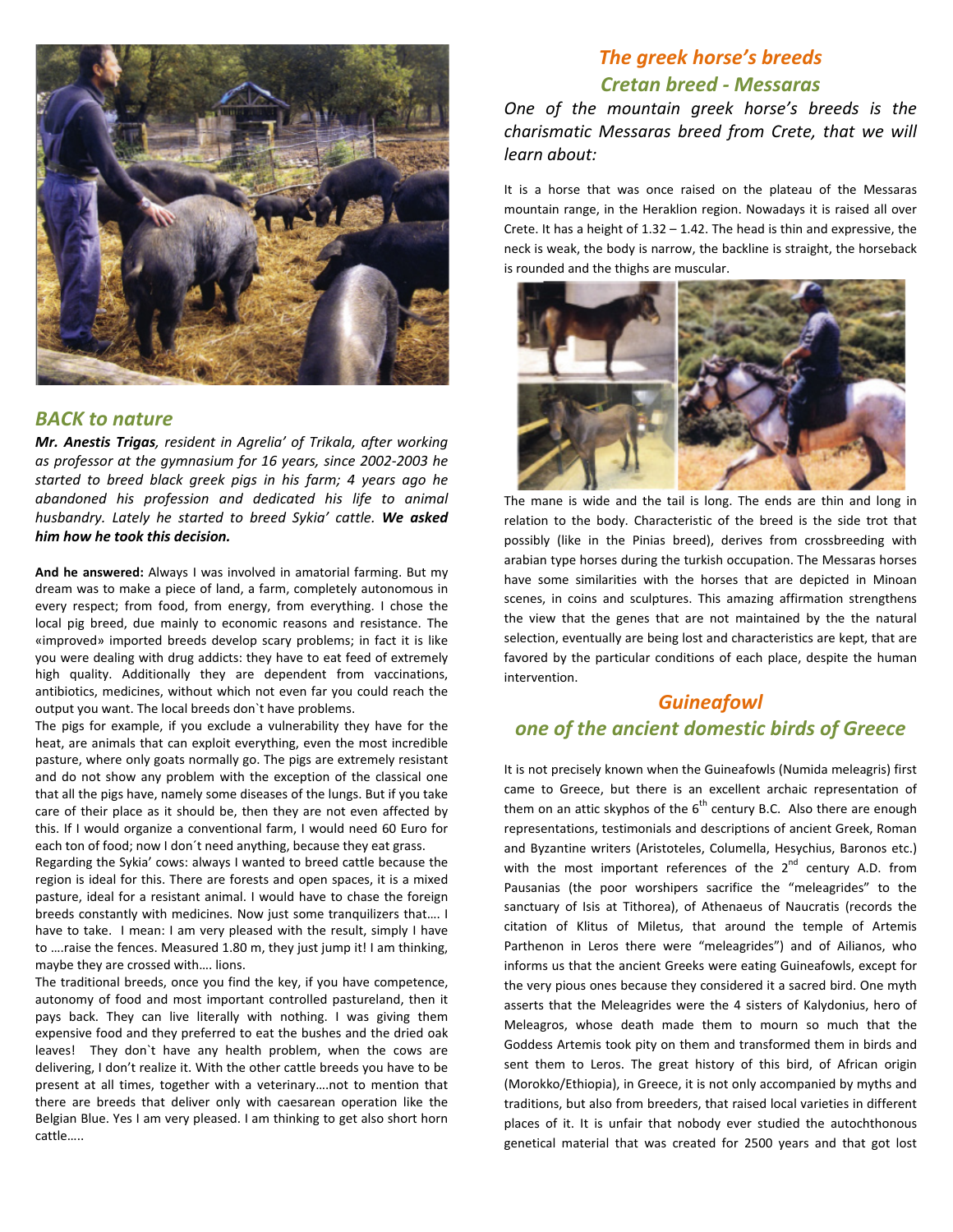with the import of foreign one. The local names attest the existence and knowledge of the Guineafowl (Numida meleagris sabyi/meleagris) in many localities, besides ancient meleagris (corruption of melenargis) and noumida, using for each locality different appellations: faraonia,



krokranes, kokranes, tsikrikonia, petrokotes koukouranes etc. Unfortunately, the references for domestic varieties are quite minimal and the knowledge insufficient, few are the morphological descriptions and behaviors (e.g. typical wild habits) and almost unknown are the current areas of conservation. Unique place that has been reported as traditional area of breeding, where local populations survive until now, is in Lesbos. The bird exists on this island since old times and until few years ago it was common both as domestic and as wild form, displays a variety of shades of color and small body weight. Nowadays there is a population of 200-300 birds in the wild and during the winter months it is a target prey. Other localities, where local populations have been detected are, Evros, Roumeli and an area of Elassonas,



but require still documentations. The research until now, though has found not much, but still important elements about this fowl contribute in this way to the recent awareness of the rich greek wild biodiversity. The researches do not stop and the knowledge of the greek Guineafowl will be expanded through efforts to discover old populations and continuous investigation to find traditional breeding centers, with the aim to preserve them. Text – photographs:

#### **Apostolos Christopoulos**

Agro-environmentalist MSc



# «Amaltheia's» **Actions**

1. Visit to the nucleus of Argos sheep at Orchomenos that was created SAVE/Amaltheia.

2. Visit to the nucleus of Oulokeros goat and autochthonous fowls that are preserved from a member of Amaltheia in the district of Malesina.

3. Visit to Skyros island to various breeding places of the Skyrian pony.

4. Skyros. Participation to a workshop on the management of the island's pasture lands and the compatibility of the autochthonous sheeps and goats with them. Record of sheeps and goats of Skyros.

5. Collection of informations about the near extinct Kordolouri shepherd dog of Skyros (see picture above), about the extinct brachyceras (short horn) cattle type of the island, local fowls, donkeys, mules.

6. Visit to the last Kretan brachyceras cattle type (see picture below) nuclei at the wider area of Chania.

7. Localisation of new specimen of Sykia cattle at farms of eastern Macedonia region.